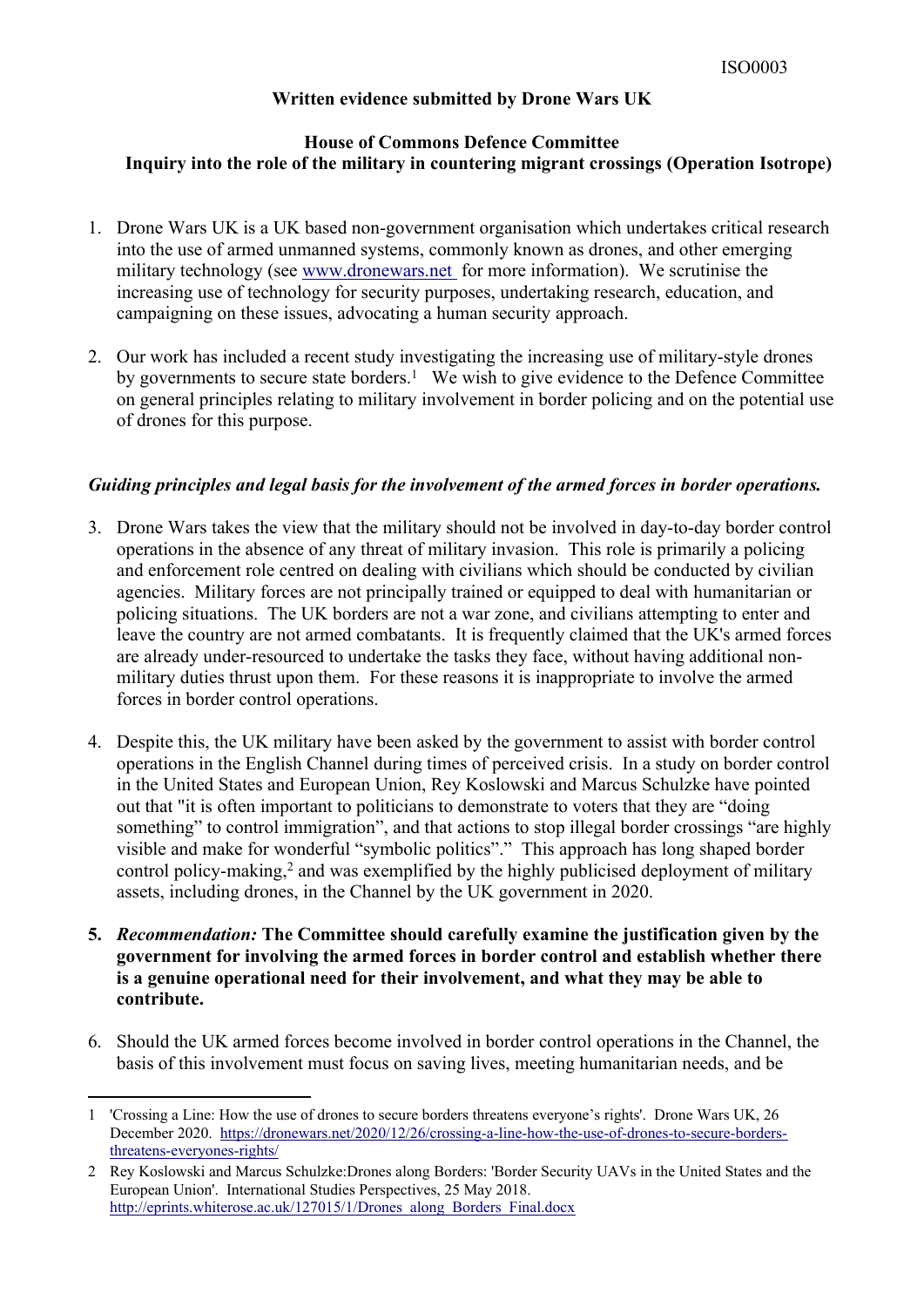### human-rights led.

- **7.** *Recommendation:* **To ensure that the focus of any armed forces intervention is on saving lives and meeting humanitarian needs, forces involved in addressing the informal entry of people into the UK across the Channel should report to HM Coastguard as the appropriate civilian co-ordinating agency. A formal memorandum of understanding between HM Coastguard and the armed forces should be drawn up to confirm that the aim of using the military is to assist in rescuing people in distress, not turning them away from the UK's border. To allay public concerns over this matter, the memorandum should be published.**
- 8. If deployed in the Channel, the Royal Navy and other armed forces should support HM Coastguard in search and rescue operations according to the UK Search and Rescue framework and doctrine to which the Coastguard deliver operations, recognising the UK Government's legal obligations under a number of international conventions, most notably:
	- The United Nations Convention on the Law of the Sea 1982 (UNCLOS).
	- The Convention on Safety of Life at Sea 1974 (SOLAS).
	- The International Convention on Maritime Search and Rescue 1979 (SAR Convention).
- 9. International law requires any ship to assist another ship in distress. This duty is articulated in Article 98(1) of UNCLOS (requiring states to oblige the master of a vessel to provide assistance to persons found at sea and in danger of being lost) and Regulation 33 of Chapter V of SOLAS (requiring the master of a ship to provide assistance to persons in distress at sea if they are able to do so). This obligation is implemented in domestic law by virtue of the Merchant Shipping (Safety of Navigation) Regulations 2002 and the armed forces are also required to meet it.
- 10. The issue of the migration status of people attempting to cross the Channel is a separate issue which should be determined by the proper authorities when those people have landed. If information becomes available during the course of a rescue that would be of benefit to law enforcement organisations such as the Border Force, then those authorities should be informed so that they are able to take action. Preventing refugees from crossing borders is a contravention of international law. UK shipping, including Royal Naval and UK Border Force vessels, must always provide aid to distressed seafarers, regardless of their suspected immigration status.
- **11.** *Recommendation:* **The rules of engagement for any forces involved in operations in the Channel should include instructions to rescue all seafarers in distress or difficulty and should explicitly forbid attempts to 'push back', ignore, or leave French forces to act to deal with such situations.**
- 12. It is conceivable that the armed forces may be asked to assist with providing assistance with surveillance and intelligence-gathering activities to help in assessing the situation in the Channel. This should focus on providing expertise, training, and capacity building rather than direct involvement in operations, and remain under the direction of the appropriate civilian agency.
- **13.** *Recommendation:* **As a longer term measure to deal with informal crossing of the border via the Channel, the government should move away from its current emergency-driven response and set up safe and secure routes for entry into UK for asylum seekers and refugees.**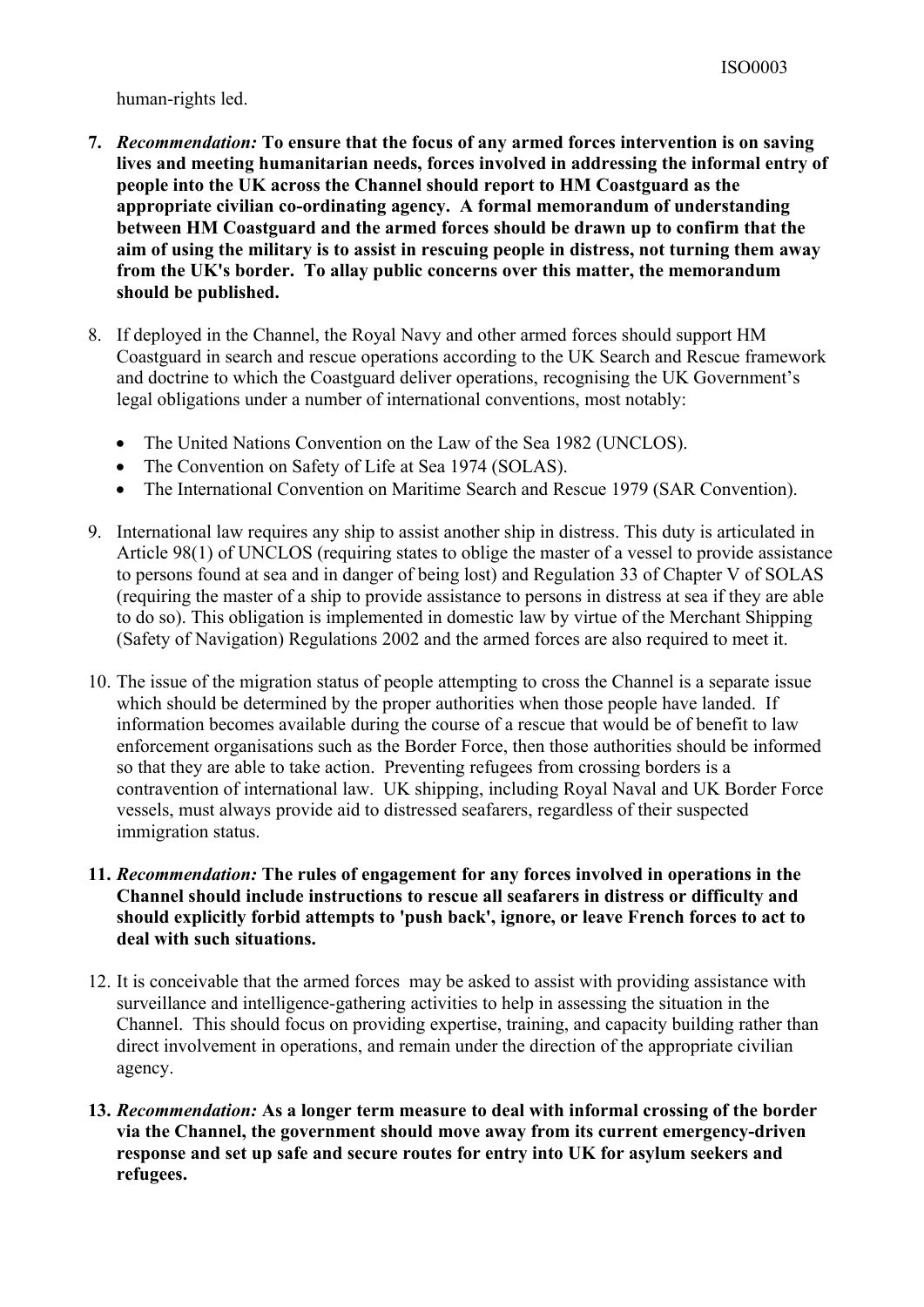## *Use of drones for border control operations*

- 14. Drones can provide a mobile surveillance capability that can be used to detect activity and guide operations on the ground, and have been used for border control purposes in various parts of the world, including the Channel. In September 2020 the Home Office published a notice stating that it had awarded a contract for a "fixed wing UAS [Unmanned Aerial System] managed service to enhance maritime awareness" from November 2019 to March 2020 to Tekever Ltd. $3$ Tekever provided a surveillance service operating its AR5 drone from Lydd airport to undertake surveillance over the Channel.<sup>4</sup> Drones were only permitted to fly in areas covered by temporary airspace restrictions.<sup>5</sup> While the Home Office is refusing to disclose details of the use of Tekever's services beyond this initial contract, anecdotal information from plane spotters indicates that drone operations continue on an irregular basis.
- 15. In August 2020 the government controversially considered calling in the Royal Navy to support the UK Border Force in the Channel in undertaking unlawful 'pushback' operations to return people crossing the Channel to France without allowing them to apply for asylum,<sup>6</sup> but instead eventually deployed Royal Air Force crewed aircraft to assist with search operations. This represented the first time that military aircraft had flown in support of the Border Force. Initially this consisted of support from a low-flying A400M Atlas transport aircraft,<sup>7</sup> subsequently replaced by P8-Poseidon MRA1 marine patrol aircraft and Shadow R1 surveillance aircraft.<sup>8</sup>
- 16. Just over two weeks later the Army's Watchkeeper drone was deployed to patrol the Channel, operating from Lydd Airport in support of the Border Force amid speculation that, if successful, the trial could become a permanent tool in the government's border control machinery.<sup>9</sup> Watchkeeper took its first operational flight in support of the UK Border Force on 2 September 2020, undertaking 15 sorties with a total flight time just short of 44 hours during the month of September 2020.<sup>10</sup> In the following month, October, the number of sorties was down to six, with a flight time totalling slightly under 24 hours up to 16 October, at which point the operation was quietly stopped.<sup>11</sup> The drones were only permitted to fly in areas covered by

<sup>3</sup> 'FW UAS Managed Service'. Gov.uk Contracts Finder. 15 September 2020. <https://www.contractsfinder.service.gov.uk/Notice/def2ca3f-aed8-43ef-82e6-50f3742d99ac>

<sup>4</sup> Morgan Meaker: 'Here's proof the UK is using drones to patrol the English Channel'. Wired, 10 January 2020. <https://www.wired.co.uk/article/uk-drones-migrants-english-channel>

<sup>5</sup> 'Temporary Danger Areas English Channel. Temporary Danger Area Complex 31 August 2020 - 30 September 2020. NATS, 31 August 2020. [http://www.nats-uk.ead](http://www.nats-uk.ead-it.com/aip/current/misc/BRIEFING_SHEET_ENGLISH_CHANNEL_V3.pdf)[it.com/aip/current/misc/BRIEFING\\_SHEET\\_ENGLISH\\_CHANNEL\\_V3.pdf](http://www.nats-uk.ead-it.com/aip/current/misc/BRIEFING_SHEET_ENGLISH_CHANNEL_V3.pdf)

<sup>6</sup> Diane Taylor: 'UK plan to use navy to stop migrant crossings is unlawful, lawyers warn'. Guardian, 7 August 2020. [https://www.theguardian.com/world/2020/aug/07/uk-plan-to-use-navy-to-stop-migrant-crossings-is-unlawful](https://www.theguardian.com/world/2020/aug/07/uk-plan-to-use-navy-to-stop-migrant-crossings-is-unlawful-lawyers-warn)[lawyers-warn](https://www.theguardian.com/world/2020/aug/07/uk-plan-to-use-navy-to-stop-migrant-crossings-is-unlawful-lawyers-warn)

Mattha Busby: 'MoD considering request to deploy navy to stop Channel migrants'. Guardian, 8 August 2020. <https://www.theguardian.com/uk-news/2020/aug/08/alarm-fingerprinting-custody-channel-migrants-uk>

<sup>7</sup> Jamie Grierson and Dan Sabbagh: 'Boris Johnson accused of scapegoating migrants over Channel comments'. Guardian, 10 August 2020. [https://www.theguardian.com/uk-news/2020/aug/10/boris-johnson-hints-at-law-change](https://www.theguardian.com/uk-news/2020/aug/10/boris-johnson-hints-at-law-change-to-deport-migrants-who-cross-channel)[to-deport-migrants-who-cross-channel](https://www.theguardian.com/uk-news/2020/aug/10/boris-johnson-hints-at-law-change-to-deport-migrants-who-cross-channel)

<sup>&#</sup>x27;RAF A400M supports Home Office and UK Border Force'. Royal Air Force, 11 August 2020. <https://www.raf.mod.uk/news/articles/raf-a400m-supports-home-office-and-uk-border-force/>

<sup>8</sup> 'P-8 Poseidon aircraft to support Border Force operations in the Channel'. Royal Air Force, 13 August 2020. <https://www.gov.uk/government/news/p-8-poseidon-aircraft-to-support-border-force-operations-in-the-channel>

<sup>9</sup> Lucy Fisher: 'Army drone deployed to spot migrants in Channel'. Times, 31 August 2020. <https://www.thetimes.co.uk/article/army-drone-deployed-to-spot-migrants-in-channel-d3qs3nsxh>

<sup>10</sup> Letter from Ministry of Defence responding to Request for Information reference FOI2020/11074, 14 October 2020. [https://dronewars.net/wp-content/uploads/2020/12/20201002-](https://dronewars.net/wp-content/uploads/2020/12/20201002-FOI202011074_Watchkeeper_UAVs_flown_in_support_of_UK_Border_force_RESPONSE-FINAL.pdf) [FOI202011074\\_Watchkeeper\\_UAVs\\_flown\\_in\\_support\\_of\\_UK\\_Border\\_force\\_RESPONSE-FINAL.pdf;](https://dronewars.net/wp-content/uploads/2020/12/20201002-FOI202011074_Watchkeeper_UAVs_flown_in_support_of_UK_Border_force_RESPONSE-FINAL.pdf)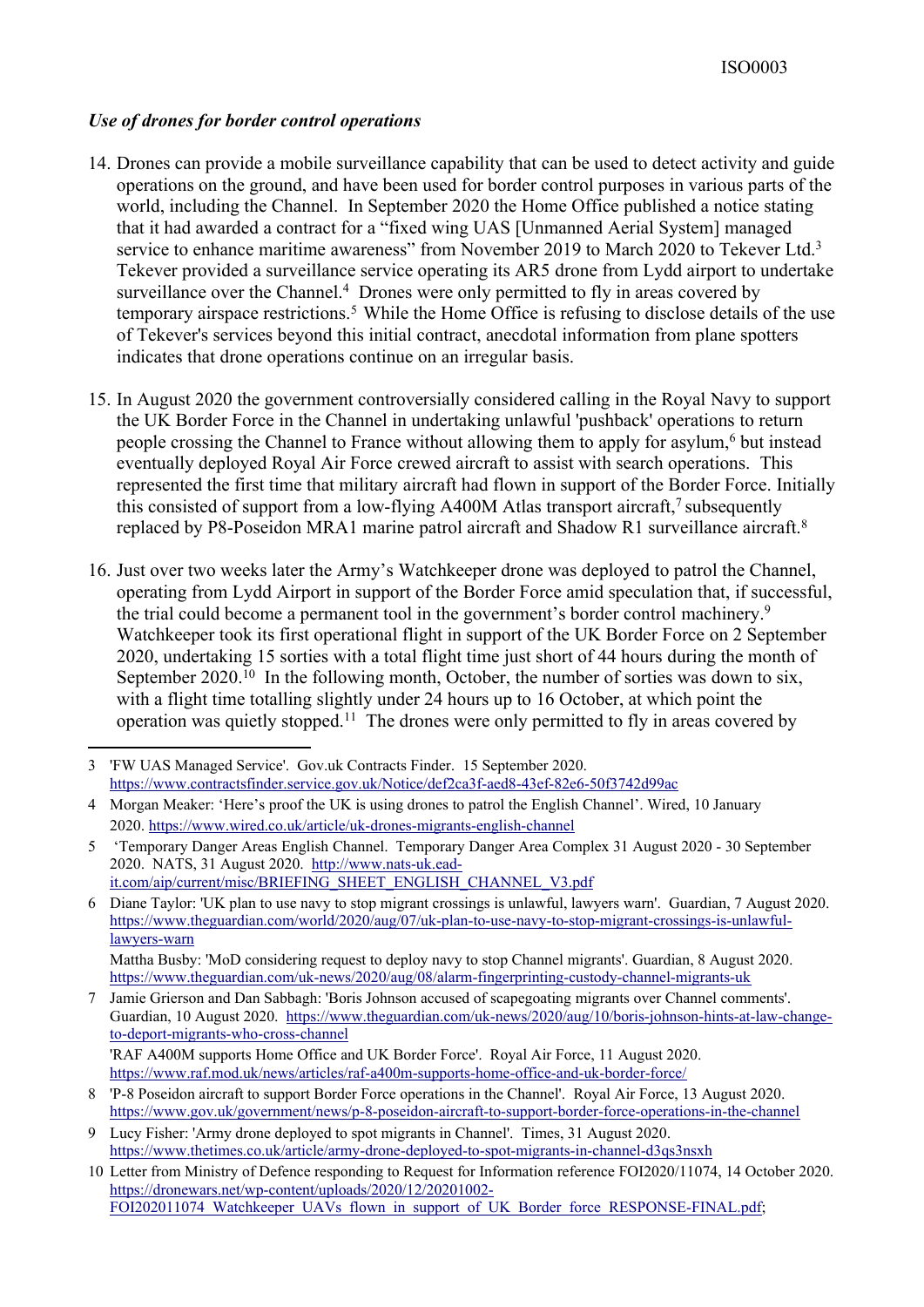temporary airspace restrictions.<sup>12</sup> It is clear that Watchkeeper's contribution to operations in the Channel was minimal.

- 17. The Royal Air Force is planning to bring its new Protector drone into service from 2024 onwards to replace its current Reaper fleet of armed drones. Some of the Protector aircraft will be based at RAF Waddington in Lincolnshire and the Ministry of Defence has stated that if requested, Protector would be available to support civilian agencies in the UK, for example in search and rescue and disaster response missions.<sup>13</sup> During a series of test flights within the UK over the summer of 2021 by a US SkyGuardian drone (the latest version of the Predator drone and the prototype of Protector) on Saturday 26 September, the drone flew from RAF Lossiemouth in Scotland to undertake a mission which involved employing a search pattern while flying over the Channel. This suggests that the highly sophisticated and expensive strikecapable drone is being considered for a border patrol role. We would strongly argue that the use of military-grade Protector drones for this type of operation is unnecessary and inappropriate.<sup>14</sup>
- 18. Other nations have used drones for border patrol purposes with limited success. In the US the Customs and Border Patrol (CBP) agency has used Predator drones to patrol US borders. An audit conducted by the Department of Homeland Security's inspector general in 2014 concluded that this programme had cost five times as much as expected; aircraft were frequently grounded; operations were restricted by weather and airspace restrictions, and that the drones had only helped identify a small number of illegal border crossings. The inspector general found "little or no evidence" that the fleet had met its programme expectations and concluded that money allocated to expand the programme could be put to better use by investing in alternatives such as manned aircraft and ground surveillance assets. 15 A subsequent audit by the inspector general highlighted concerns that CBP did not have adequate security precautions in place to safeguard data collected using the drones. Failures included a lack of monitoring to ensue effective handling of security incidents; inconsistent oversight of contract personnel; and inadequate control of access to ground control stations housing surveillance data.<sup>16</sup>
- 11 Letter from Ministry of Defence responding to Request for Information reference FOI2020/12813 4 December 2020, [https://dronewars.net/wp-content/uploads/2020/12/20201204-](https://dronewars.net/wp-content/uploads/2020/12/20201204-FOI2020_12813_Cole_Watchkeeper_UAVs_Flown_in_Support_of_UK_Border_Force-FINAL.pdf) [FOI2020\\_12813\\_Cole\\_Watchkeeper\\_UAVs\\_Flown\\_in\\_Support\\_of\\_UK\\_Border\\_Force-FINAL.pdf;](https://dronewars.net/wp-content/uploads/2020/12/20201204-FOI2020_12813_Cole_Watchkeeper_UAVs_Flown_in_Support_of_UK_Border_Force-FINAL.pdf) Letter from Ministry of Defence responding to Request for Information reference FOI2021/01218, 22 February 2021, [https://dronewars.net/wp-content/uploads/2021/03/20210222-](https://dronewars.net/wp-content/uploads/2021/03/20210222-FOI2021_01218_Watchkeeper_UAVs_Flown_in_Support_of_UK_Border_Force-FINAL.pdf) [FOI2021\\_01218\\_Watchkeeper\\_UAVs\\_Flown\\_in\\_Support\\_of\\_UK\\_Border\\_Force-FINAL.pdf](https://dronewars.net/wp-content/uploads/2021/03/20210222-FOI2021_01218_Watchkeeper_UAVs_Flown_in_Support_of_UK_Border_Force-FINAL.pdf)
- 12 'Temporary Danger Areas English Channel. Temporary Danger Area Complex 31 August 2020 30 September 2020. NATS, 31 August 2020. [http://www.nats-uk.ead](http://www.nats-uk.ead-it.com/aip/current/misc/BRIEFING_SHEET_ENGLISH_CHANNEL_V3.pdf)[it.com/aip/current/misc/BRIEFING\\_SHEET\\_ENGLISH\\_CHANNEL\\_V3.pdf](http://www.nats-uk.ead-it.com/aip/current/misc/BRIEFING_SHEET_ENGLISH_CHANNEL_V3.pdf)
- 13 'DE&S awards contracts for first three Protector aircraft'. Desider issue 144, Ministry of Defence, Aug 2020. P8-9. [https://assets.publishing.service.gov.uk/government/uploads/system/uploads/attachment\\_data/file/906752/Desider-](https://assets.publishing.service.gov.uk/government/uploads/system/uploads/attachment_data/file/906752/Desider-August2020-v1.pdf)[August2020-v1.pdf](https://assets.publishing.service.gov.uk/government/uploads/system/uploads/attachment_data/file/906752/Desider-August2020-v1.pdf)
- 14 'General Atomics MQ-9B SkyGuardian #N190TC Heading Back To RAF Lossiemouth After Operating Over The English Channel.' [https://twitter.com/scan\\_sky/status/1442011374096375809](https://twitter.com/scan_sky/status/1442011374096375809)

15 'U.S. Customs and Border Protection's Unmanned Aircraft System Program Does Not Achieve Intended Results or Recognize All Costs of Operations'. Report OIG-15-17, Department of Homeland Security Office of Inspector General, 24 December 2014. [https://www.oversight.gov/sites/default/files/oig-reports/OIG\\_15-17\\_Dec14.pdf](https://www.oversight.gov/sites/default/files/oig-reports/OIG_15-17_Dec14.pdf) Craig Whitlock, 'U.S. surveillance drones largely ineffective along border, report says'. Washington Post, 6 January 2018. [https://www.washingtonpost.com/world/national-security/us-surveillance-drones-largely-ineffective](https://www.washingtonpost.com/world/national-security/us-surveillance-drones-largely-ineffective-along-border-report-says/2015)[along-border-report-says/2015/01/06/5243abea-95bc-11e4-aabd](https://www.washingtonpost.com/world/national-security/us-surveillance-drones-largely-ineffective-along-border-report-says/2015)[d0b93ff613d5\\_story.html?utm\\_term=.c26cee21d1d0](https://www.washingtonpost.com/world/national-security/us-surveillance-drones-largely-ineffective-along-border-report-says/2015)

'MQ-9 Unmanned Aircraft System Capability Analysis'. Department of Homeland Security Science and Technology Directorate, 22 September 2016. [https://www.dhs.gov/sites/default/files/publications/FactSheet%20-](https://www.dhs.gov/sites/default/files/publications/FactSheet%20-%20MQ-9%202016.09.22%20Final_2.pdf) [%20MQ-9%202016.09.22%20Final\\_2.pdf](https://www.dhs.gov/sites/default/files/publications/FactSheet%20-%20MQ-9%202016.09.22%20Final_2.pdf)

16 'CBP Has Not Ensured Safeguards for Data Collected Using Unmanned Aircraft Systems'. Report OIG-19-79, Department of Homeland Security Office of Inspector General. 21 September 2018. <https://www.oig.dhs.gov/sites/default/files/assets/2018-09/OIG-18-79-Sep18.pdf>